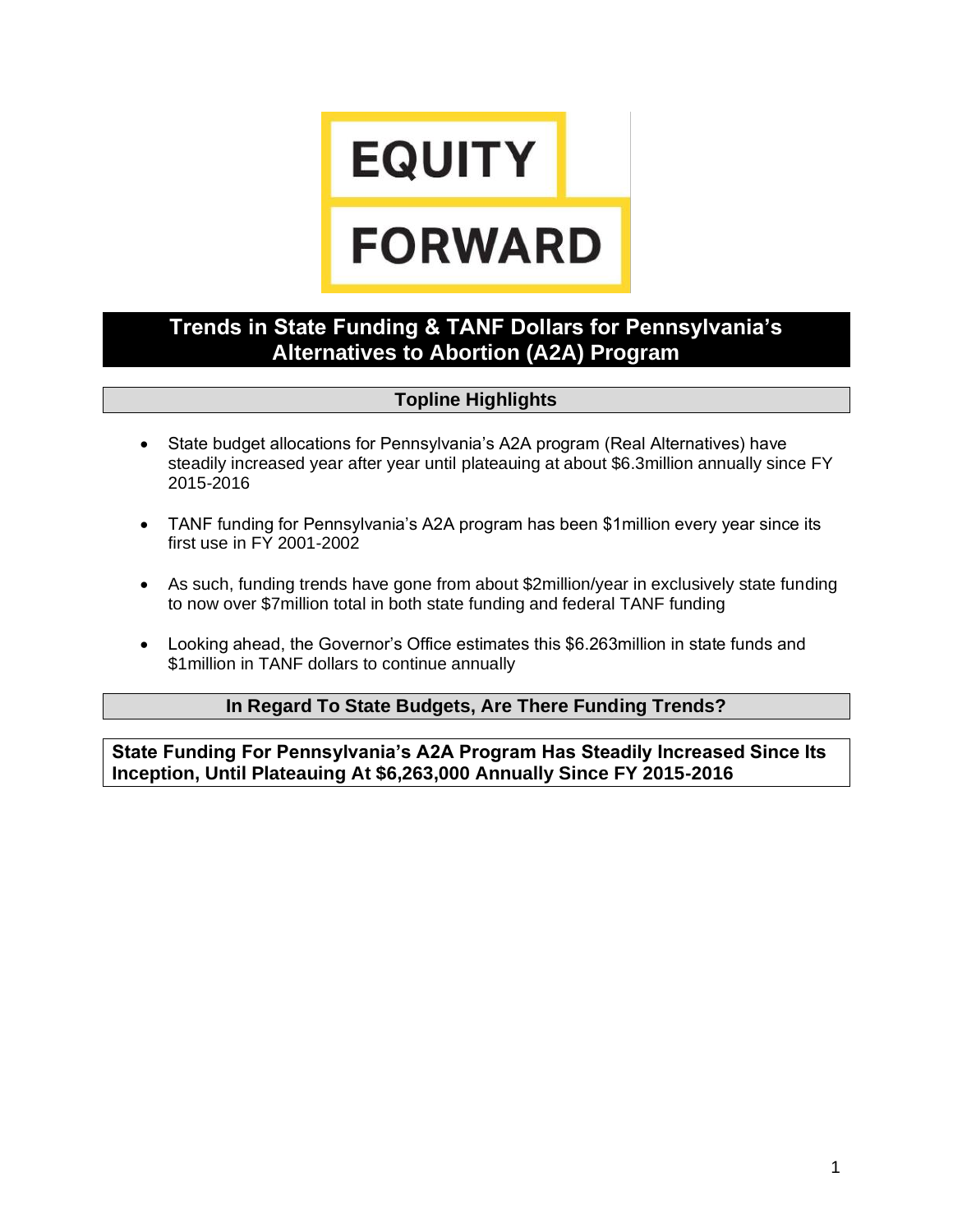

| <b>Fiscal Year</b> | <b>State</b><br><b>Funding</b> | TANF<br><b>Funding</b> | <b>Total A2A Funding</b> | <b>Total Year-Over-Year</b><br><b>Change</b> |
|--------------------|--------------------------------|------------------------|--------------------------|----------------------------------------------|
| 1993-1994          | N/A                            | \$0                    | N/A                      | N/A                                          |
| 1994-1995          | N/A                            | \$0                    | N/A                      | N/A                                          |
| 1995-1996          | \$2,000,000                    | \$0                    | \$2,000,000              | N/A                                          |
| 1996-1997          | N/A                            | \$0                    | N/A                      | N/A                                          |
| 1997-1998          | \$3,100,000                    | \$0                    | \$3,100,000              | N/A                                          |
| 1998-1999          | \$3,100,000                    | \$0                    | \$3,100,000              | 0%                                           |
| 1999-2000          | \$4,200,000                    | \$0                    | \$4,200,000              | $+35%$                                       |
| 2000-2001          | N/A                            | \$0                    | N/A                      | N/A                                          |
| 2001-2002          | N/A                            | \$1,000,000            | N/A                      | N/A                                          |
| 2002-2003          | \$4,300,000                    | \$1,000,000            | \$5,300,000              | N/A                                          |
| 2003-2004          | N/A                            | \$1,000,000            | N/A                      | N/A                                          |
| 2004-2005          | \$4,430,000                    | \$1,000,000            | \$5,430,000              | N/A                                          |
| 2005-2006          | \$4,430,000                    | \$1,000,000            | \$5,430,000              | 0%                                           |
| 2006-2007          | \$4,519,000                    | \$1,000,000            | \$5,519,000              | $+2%$                                        |
| 2007-2008          | \$4,655,000                    | \$1,000,000            | \$5,655,000              | $+2%$                                        |
| 2008-2009          | \$4,650,000                    | \$1,000,000            | \$5,650,000              | $-0.1%$                                      |
| 2009-2010          | \$4,650,000                    | \$1,000,000            | \$5,650,000              | 0%                                           |
| 2010-2011          | \$4,612,000                    | \$1,000,000            | \$5,612,000              | $-0.1%$                                      |
| 2011-2012          | \$4,794,000                    | \$1,000,000            | \$5,794,000              | $+3%$                                        |
| 2012-2013          | \$5,044,000                    | \$1,000,000            | \$6,044,000              | $+4%$                                        |
| 2013-2014          | \$5,544,000                    | \$1,000,000            | \$6,544,000              | $+8%$                                        |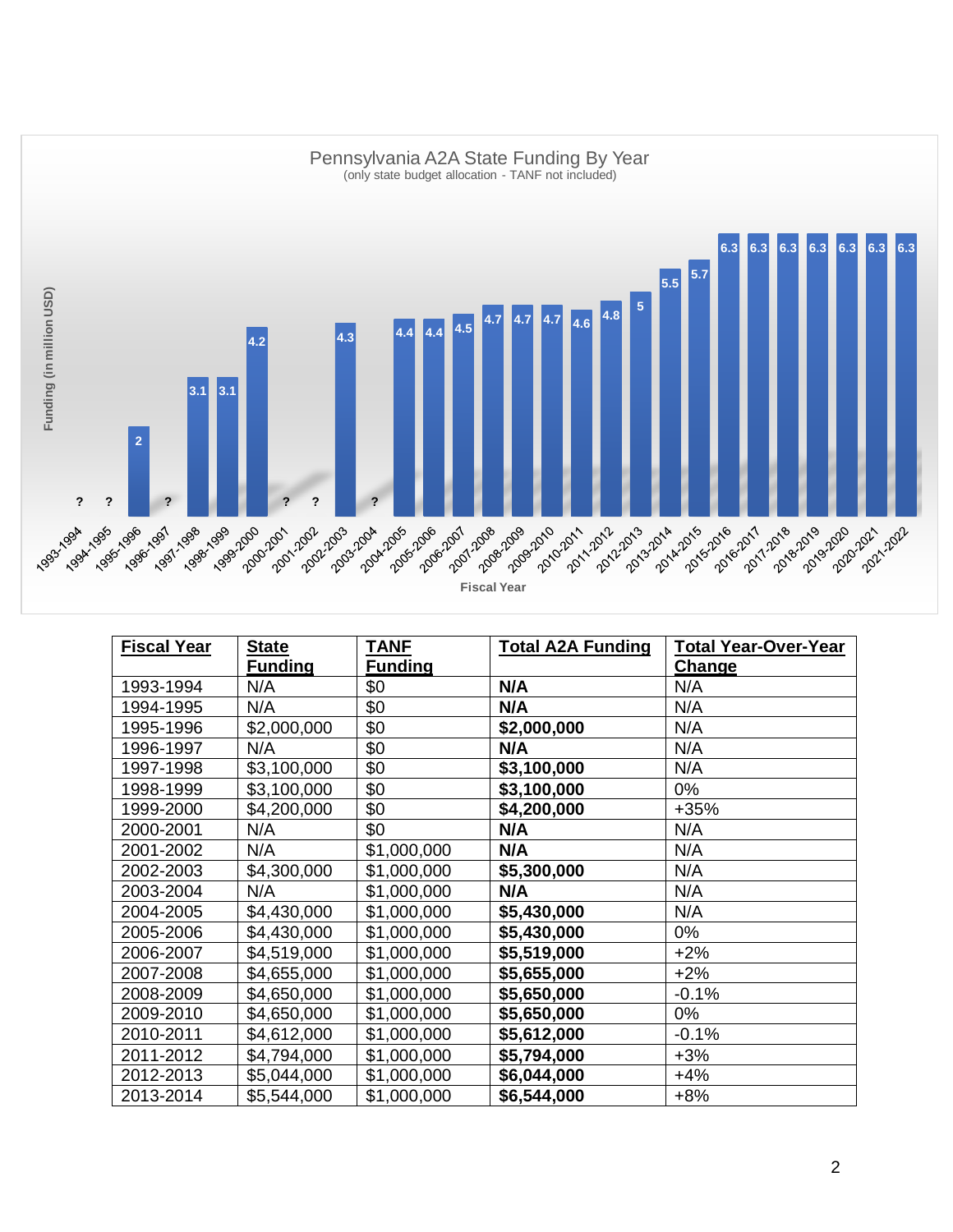| 2014-2015 | \$5,694,000 | \$1,000,000 | \$6,694,000 | $+2%$ |  |
|-----------|-------------|-------------|-------------|-------|--|
| 2015-2016 | \$6,263,000 | \$1,000,000 | \$7,263,000 | $+9%$ |  |
| 2016-2017 | \$6,263,000 | \$1,000,000 | \$7,263,000 | $0\%$ |  |
| 2017-2018 | \$6,263,000 | \$1,000,000 | \$7,263,000 | $0\%$ |  |
| 2018-2019 | \$6,263,000 | \$1,000,000 | \$7,263,000 | $0\%$ |  |
| 2019-2020 | \$6,263,000 | \$1,000,000 | \$7,263,000 | $0\%$ |  |
| 2020-2021 | \$6,263,000 | \$1,000,000 | \$7,263,000 | 0%    |  |
| 2021-2022 | \$6,263,000 | \$1,000,000 | \$7,263,000 | 0%    |  |

*[Sourcing for graph/table derived from Real Alternatives and Pennsylvania General Assembly as outlined in below research bullets]*

**Pennsylvania's A2A Program First Appears In State Budgets Between FYs 1993-1995 As The Pennsylvania Pregnancy and Parenting Support Services Program.** "1993-1995: Former Pennsylvania Governor Robert P. Casey (D) placed pregnancy and Parenting Support services program funding in state budget. Program intended to promote childbirth rather than abortion by providing pregnancy and parenting support service to women in crisis pregnancies." [\[Real Alternatives, accessed 9/28/21\]](https://www.realalternatives.org/https-wp-content-uploads-2019-06-history-2019-pdfhistory/)

**Pennsylvania Funded Its Alternatives To Abortion Program With \$2,000,000 in State Funding For FY 1995-1996.** "The Pennsylvania legislature's Pro-life Caucus leaders, led by then State Representative Joe Pitts (R), helped secure continued funding for the program during Former Governor Tom Ridge's Administration. The Pennsylvania Department of Public Welfare selected Morning Star Pregnancy Services to administer the program. The Pennsylvania Program, originally known as Project Women In Need (WIN), is funded at \$2 million a year with state revenue. Morning Star created the Project WIN Advisory Council to administer the program." [\[Real Alternatives, accessed 9/28/21\]](https://www.realalternatives.org/https-wp-content-uploads-2019-06-history-2019-pdfhistory/)

**Pennsylvania Increased Funding For Its Alternatives To Abortion Program To \$3,100,000 in State Funding For FY 1997-1998.** "State program funding was increased to \$3.1 million per year for fiscal years 1997-1999." [\[Real Alternatives, accessed 9/28/21\]](https://www.realalternatives.org/https-wp-content-uploads-2019-06-history-2019-pdfhistory/)

**Pennsylvania Funded Its Alternatives To Abortion Program With \$3,100,000 in State Funding For FY 1998-1999.** "State program funding was increased to \$3.1 million per year for fiscal years 1997-1999." [\[Real Alternatives, accessed 9/28/21\]](https://www.realalternatives.org/https-wp-content-uploads-2019-06-history-2019-pdfhistory/)

**Pennsylvania Increased Funding For Its Alternatives To Abortion Program To \$4,200,000 in State Funding For FY 1999-2000.** "As the result of a new contract being signed, state program funding increased to \$4.2 million per year." [\[Real Alternatives, accessed 9/28/21\]](https://www.realalternatives.org/https-wp-content-uploads-2019-06-history-2019-pdfhistory/)

**Pennsylvania Increased Funding For Its Alternatives To Abortion Program To \$4,300,000 in State Funding For FY 2002-2003.** "The Pennsylvania program funding level was increased to \$5.3 million, including \$1 million of TANF funds." [\[Real Alternatives, accessed 9/28/21\]](https://www.realalternatives.org/https-wp-content-uploads-2019-06-history-2019-pdfhistory/)

**Pennsylvania Increased Funding For Its Alternatives To Abortion Program To \$4,430,000 in State Funding For FY 2004-2005.** "For women's service programs. \$4,430,000 shall be used for grants to nonprofit agencies whose primary function is to assist pregnant women seeking alternatives to abortion. Such funds shall be expended to provide services to such women until childbirth and for up to 12 months thereafter, including, but not limited to, food, shelter, clothing, health care, counseling, adoption services, parenting classes, assistance for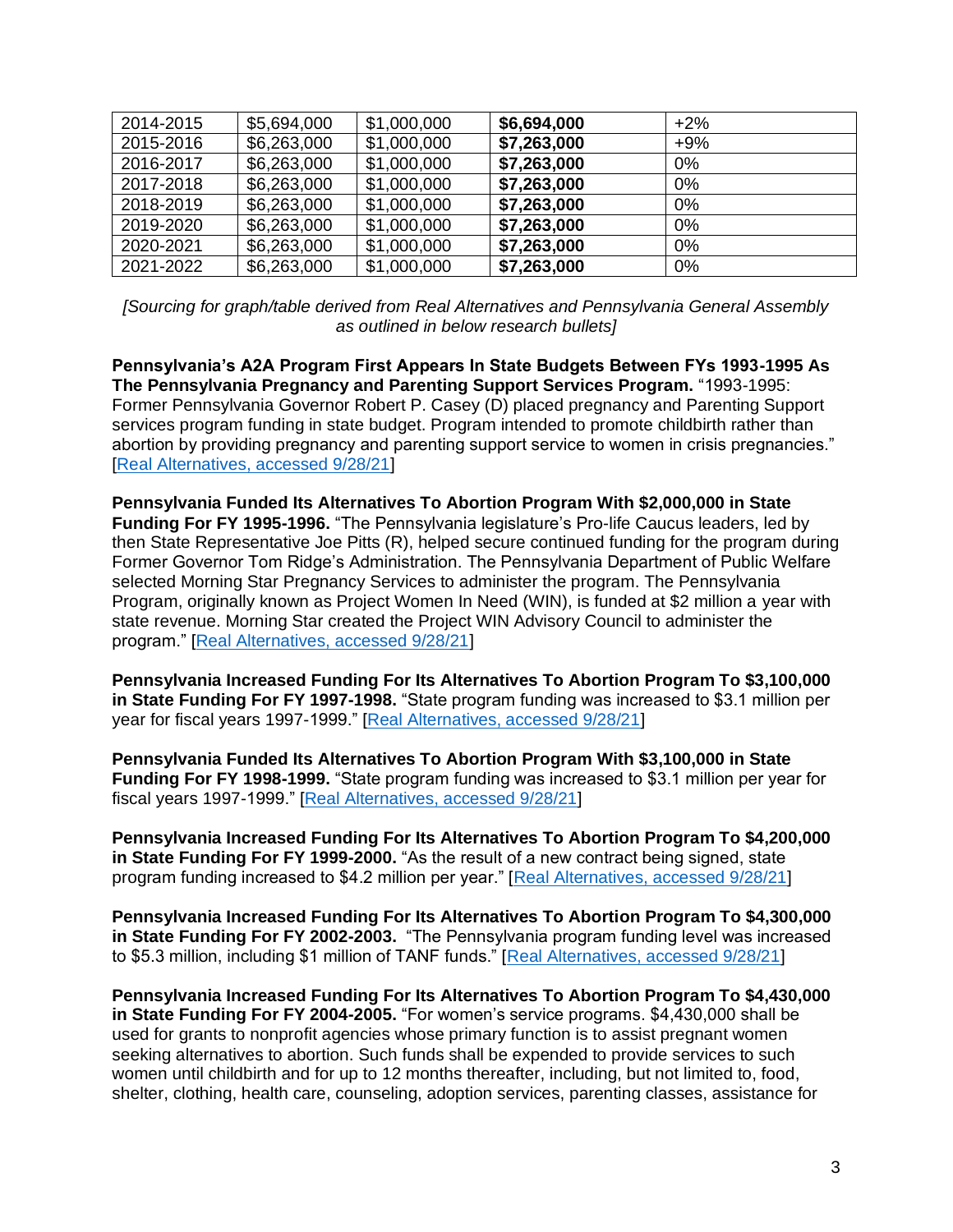postdelivery stress and other supportive programs and services and for related outreach programs. Such agencies may subcontract with other nonprofit entities which operate projects designed specifically to provide all or a portion of the foregoing services. Projects receiving such funds shall not promote or refer for or perform abortions or engage in any counseling which is inconsistent with this appropriation and shall be physically and financially separate from any component of any legal entity engaging in such activities." [\[Pennsylvania General Assembly,](https://www.budget.pa.gov/Publications%20and%20Reports/Documents/HB2579P4326.pdf)  [7/4/04\]](https://www.budget.pa.gov/Publications%20and%20Reports/Documents/HB2579P4326.pdf)

**Pennsylvania Funded Its Alternatives To Abortion Program With \$4,430,000 in State Funding For FY 2005-2006.** "For women's service programs. \$4,430,000 shall be used for grants to nonprofit agencies whose primary function is to assist pregnant women seeking alternatives to abortion. Such funds shall be expended to provide services to such women until childbirth and for up to 12 months thereafter, including, but not limited to, food, shelter, clothing, health care, counseling, adoption services, parenting classes, assistance for postdelivery stress and other supportive programs and services and for related outreach programs. Such agencies may subcontract with other nonprofit entities which operate projects designed specifically to provide all or a portion of the foregoing services. Projects receiving such funds shall not promote or refer for or perform abortions or engage in any counseling which is inconsistent with this appropriation and shall be physically and financially separate from any component of any legal entity engaging in such activities." [\[Pennsylvania General Assembly, accessed 9/27/21\]](https://www.budget.pa.gov/Publications%20and%20Reports/Documents/enacted_budget.pdf)

**Pennsylvania Increased Funding For Its Alternatives To Abortion Program To \$4,519,000 in State Funding For FY 2006-2007.** "For women's service programs. \$4,519,000 shall be used for grants to nonprofit agencies whose primary function is to assist pregnant women seeking alternatives to abortion." [\[Pennsylvania General Assembly, accessed 9/27/21\]](https://www.budget.pa.gov/Publications%20and%20Reports/Documents/hb2499p4513.pdf)

**Pennsylvania Increased Funding For Its Alternatives To Abortion Program To \$4,655,000 in State Funding For FY 2007-2008.** "For women's service programs. \$4,655,000 shall be used for grants to nonprofit agencies whose primary function is to assist pregnant women seeking alternatives to abortion." [\[Pennsylvania General Assembly, accessed 9/27/21\]](https://www.budget.pa.gov/Publications%20and%20Reports/Documents/btCheck.pdf)

**Pennsylvania Funded Its Alternatives To Abortion Program With \$4,650,000 in State Funding For FY 2008-2009.** "For women's service programs. To be used for grants to nonprofit agencies whose primary function is to assist pregnant women seeking alternatives to abortion. This appropriation includes sufficient funds for a 1% cost-of-living increase. State appropriation…….. 4,650,000" [\[Pennsylvania General Assembly, accessed 9/27/21\]](https://www.budget.pa.gov/Publications%20and%20Reports/Documents/HB1389_PN2305.pdf)

**Pennsylvania Funded Its Alternatives To Abortion Program With \$4,650,000 in State Funding For FY 2009-2010.** "FOR WOMEN'S SERVICE PROGRAMS. TO BE USED FOR GRANTS TO NONPROFIT AGENCIES WHOSE PRIMARY FUNCTION IS TO PROMOTE CHILDBIRTH AND ASSIST PREGNANT WOMEN SEEKING ALTERNATIVES TO ABORTION. STATE APPROPRIATION…………. 4,650,000" [\[Pennsylvania General Assembly, accessed](https://www.legis.state.pa.us/CFDOCS/Legis/PN/Public/btCheck.cfm?txtType=PDF&sessYr=2009&sessInd=0&billBody=H&billTyp=B&billNbr=1416&pn=2772)  [9/27/21\]](https://www.legis.state.pa.us/CFDOCS/Legis/PN/Public/btCheck.cfm?txtType=PDF&sessYr=2009&sessInd=0&billBody=H&billTyp=B&billNbr=1416&pn=2772)

**Pennsylvania Funded Its Alternatives To Abortion Program With \$4,612,000 in State Funding For FY 2010-2011.** "FOR WOMEN'S SERVICE PROGRAMS. TO BE USED FOR GRANTS TO NONPROFIT AGENCIES WHOSE PRIMARY FUNCTION IS TO PROMOTE CHILDBIRTH AND ASSIST PREGNANT WOMEN SEEKING ALTERNATIVES TO ABORTION. STATE APPROPRIATION…………. 4,612,000" [\[Pennsylvania General Assembly, accessed](https://www.legis.state.pa.us/cfdocs/legis/PN/Public/btCheck.cfm?txtType=HTM&sessYr=2009&sessInd=0&billBody=H&billTyp=B&billNbr=2279&pn=4032)  [9/27/21\]](https://www.legis.state.pa.us/cfdocs/legis/PN/Public/btCheck.cfm?txtType=HTM&sessYr=2009&sessInd=0&billBody=H&billTyp=B&billNbr=2279&pn=4032)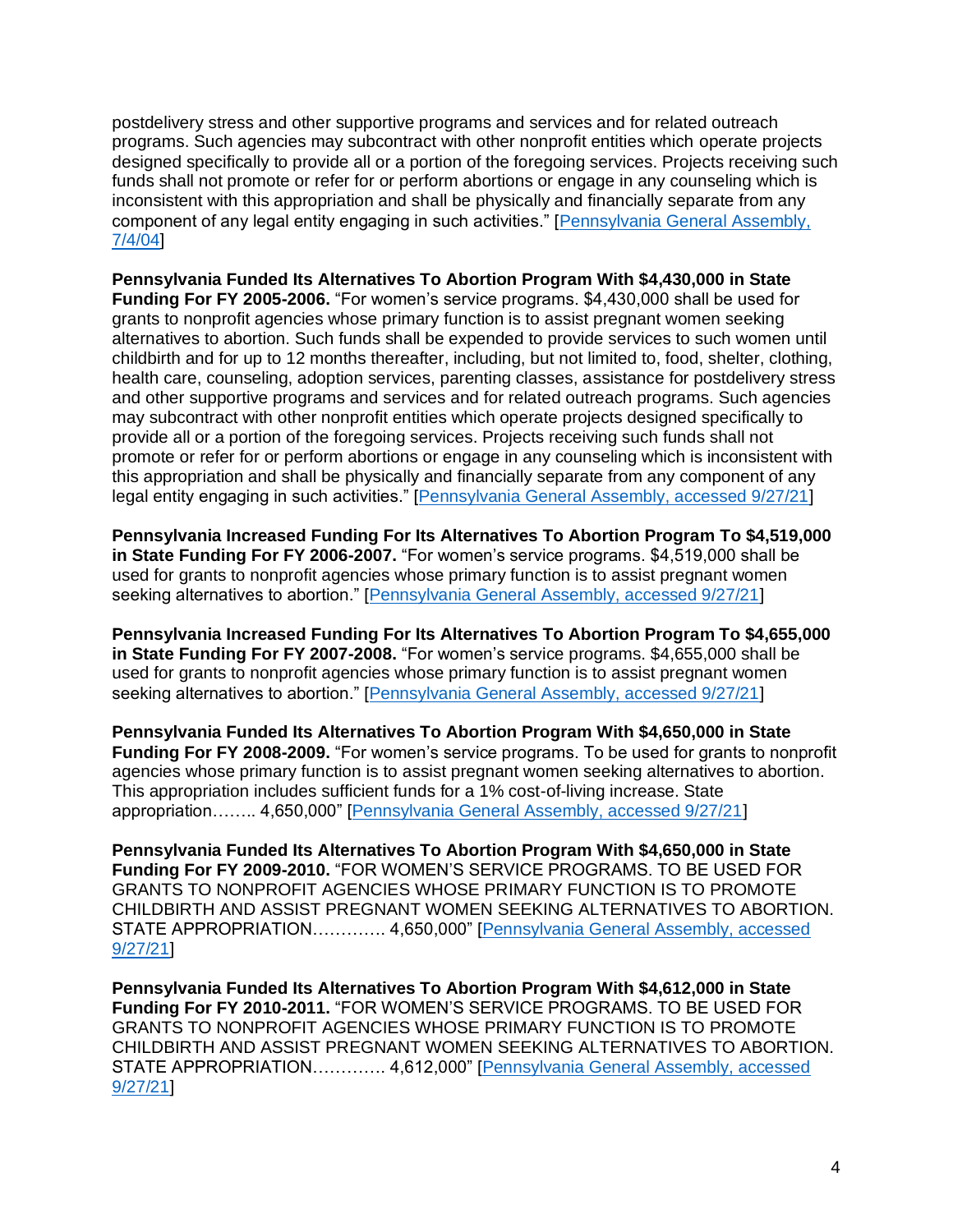**Pennsylvania Increased Funding For Its Alternatives To Abortion Program To \$4,794,000 in State Funding For FY 2011-2012.** "FOR WOMEN'S SERVICE PROGRAMS. TO BE USED FOR GRANTS TO NONPROFIT AGENCIES WHOSE PRIMARY FUNCTION IS TO PROMOTE CHILDBIRTH AND ASSIST PREGNANT WOMEN SEEKING ALTERNATIVES TO ABORTION. STATE APPROPRIATION…………. 4,794,000" [\[Pennsylvania General Assembly, accessed](https://www.legis.state.pa.us/CFDOCS/Legis/PN/Public/btCheck.cfm?txtType=PDF&sessYr=2011&sessInd=0&billBody=H&billTyp=B&billNbr=1485&pn=2228)  [9/27/21\]](https://www.legis.state.pa.us/CFDOCS/Legis/PN/Public/btCheck.cfm?txtType=PDF&sessYr=2011&sessInd=0&billBody=H&billTyp=B&billNbr=1485&pn=2228)

**Pennsylvania Increased Funding For Its Alternatives To Abortion Program To \$5,044,000 in State Funding For FY 2012-2013.** "FOR WOMEN'S SERVICE PROGRAMS. TO BE USED FOR GRANTS TO NONPROFIT AGENCIES WHOSE PRIMARY FUNCTION IS TO PROMOTE CHILDBIRTH AND ASSIST PREGNANT WOMEN SEEKING ALTERNATIVES TO ABORTION. STATE APPROPRIATION…………. 5,044,000" [\[Pennsylvania General Assembly, accessed](https://www.legis.state.pa.us/CFDOCS/Legis/PN/Public/btCheck.cfm?txtType=PDF&sessYr=2011&sessInd=0&billBody=S&billTyp=B&billNbr=1466&pn=2335)  [9/27/21\]](https://www.legis.state.pa.us/CFDOCS/Legis/PN/Public/btCheck.cfm?txtType=PDF&sessYr=2011&sessInd=0&billBody=S&billTyp=B&billNbr=1466&pn=2335)

**Pennsylvania Increased Funding For Its Alternatives To Abortion Program To \$5,544,000 in State Funding For FY 2013-2014.** "FOR WOMEN'S SERVICE PROGRAMS. STATE APPROPRIATION……. 5,544,000" [\[Pennsylvania General Assembly, accessed 9/27/21\]](https://www.legis.state.pa.us/cfdocs/legis/PN/Public/btCheck.cfm?txtType=PDF&sessYr=2013&sessInd=0&billBody=H&billTyp=B&billNbr=1437&pn=2198)

**Pennsylvania Increased Funding For Its Alternatives To Abortion Program To \$5,694,000 in State Funding For FY 2014-2015.** "FOR WOMEN'S SERVICE PROGRAMS. STATE APPROPRIATION……. 5,694,000" [\[Pennsylvania General Assembly, accessed 9/27/21\]](https://www.legis.state.pa.us/CFDOCS/Legis/PN/Public/btCheck.cfm?txtType=PDF&sessYr=2013&sessInd=0&billBody=H&billTyp=B&billNbr=2328&pn=3895)

**Pennsylvania Increased Funding For Its Alternatives To Abortion Program To \$6,263,000 in State Funding For FY 2015-2016.** "FOR WOMEN'S SERVICE PROGRAMS. STATE APPROPRIATION……. 6,263,000" [\[Pennsylvania General Assembly, 3/28/16\]](https://www.legis.state.pa.us/CFDOCS/Legis/PN/Public/btCheck.cfm?txtType=PDF&sessYr=2015&sessInd=0&billBody=H&billTyp=B&billNbr=1460&pn=2626)

**Pennsylvania Funded Its Alternatives To Abortion Program With \$6,263,000 in State Funding For FY 2016-2017.** "FOR WOMEN'S SERVICE PROGRAMS. STATE APPROPRIATION……. 6,263,000" [\[Pennsylvania General Assembly, accessed 9/27/21\]](https://www.legis.state.pa.us/cfdocs/legis/PN/Public/btCheck.cfm?txtType=PDF&sessYr=2015&sessInd=0&billBody=S&billTyp=B&billNbr=1073&pn=2009)

**Pennsylvania Funded Its Alternatives To Abortion Program With \$6,263,000 in State Funding For FY 2017-2018.** "FOR WOMEN'S SERVICE PROGRAMS. STATE APPROPRIATION……. 6,263,000" [\[Pennsylvania General Assembly, 7/11/17\]](https://www.legis.state.pa.us/CFDOCS/Legis/PN/Public/btCheck.cfm?txtType=PDF&sessYr=2017&sessInd=0&billBody=H&billTyp=B&billNbr=0218&pn=2196)

**Pennsylvania Funded Its Alternatives To Abortion Program With \$6,263,000 in State Funding For FY 2018-2019.** "FOR WOMEN'S SERVICE PROGRAMS. STATE APPROPRIATION……. 6,263,000" [\[Pennsylvania General Assembly, 6/22/18\]](https://www.legis.state.pa.us/CFDOCS/Legis/PN/Public/btCheck.cfm?txtType=PDF&sessYr=2017&sessInd=0&billBody=H&billTyp=B&billNbr=2121&pn=3747)

**Pennsylvania Funded Its Alternatives To Abortion Program With \$6,263,000 in State Funding For FY 2019-2020.** "FOR WOMEN'S SERVICE PROGRAMS. STATE APPROPRIATION……. 6,263,000" [\[Pennsylvania General Assembly, 6/28/19\]](https://www.legis.state.pa.us/CFDOCS/Legis/PN/Public/btCheck.cfm?txtType=PDF&sessYr=2019&sessInd=0&billBody=H&billTyp=B&billNbr=0790&pn=2215)

**Pennsylvania Funded Its Alternatives To Abortion Program With \$6,263,000 in State Funding For FY 2021-2022.** "FOR WOMEN'S SERVICE PROGRAMS. STATE APPROPRIATION……. 6,263,000" [\[Pennsylvania General Assembly, 6/30/21\]](https://www.legis.state.pa.us/cfdocs/billInfo/billInfo.cfm?sYear=2021&sInd=0&body=S&type=B&bn=0255)

**Pennsylvania Passed \$3.61 Million In Funding From State And Federal Money For Real Alternatives In The Five-Month Interim Budget For 2020**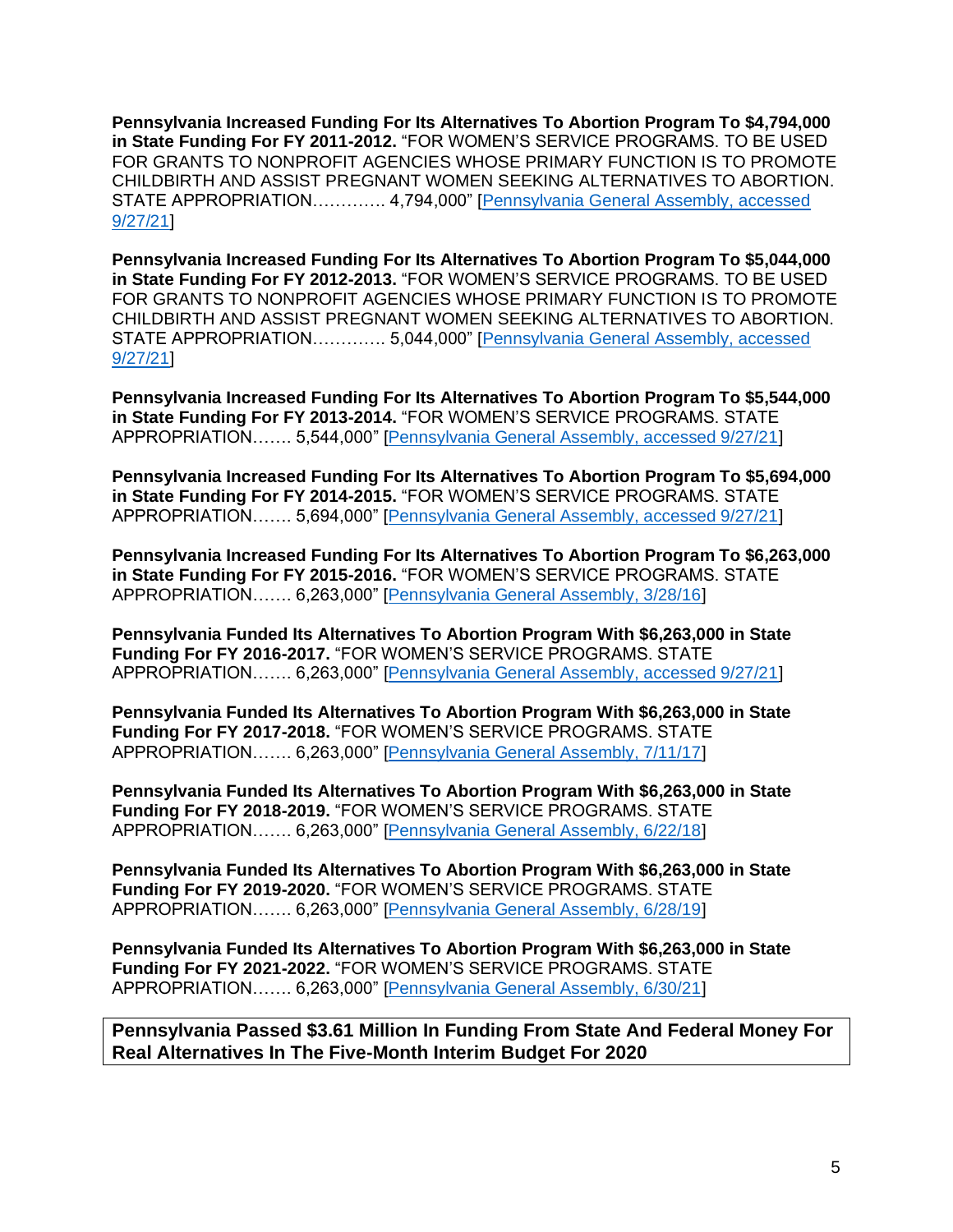**Pennsylvania Passed \$2.61 Million In State Funding For "Expanded Medical Services For Women," Which Is The Alternatives To Abortion Program Led By Real Alternatives.** [\[Pennsylvania Office of the Budget, accessed 11/13/20\]](https://www.budget.pa.gov/PublicationsAndReports/CommonwealthBudget/Documents/2020-21%20Enacted%20Budget/2020-21%20Interim%20Web%20Track.pdf)

**Pennsylvania Allocated \$1 Million Of Federal TANF Funding For The Alternatives To Abortion Program.** THE FOLLOWING FEDERAL AMOUNTS ARE APPROPRIATED TO SUPPLEMENT THE SUM APPROPRIATED FOR WOMEN'S SERVICE PROGRAMS: (1) 'TANFBG - ALTERNATIVES TO ABORTION.' FEDERAL APPROPRIATION..... 1,000,000" [\[Pennsylvania General Assembly, 5/29/20\]](https://www.legis.state.pa.us/cfdocs/legis/li/uconsCheck.cfm?yr=2020&sessInd=0&act=1A)

**Governor Tom Wolf Signed Budget Bills That Fund An Additional \$3.653 Million For Real Alternatives Through The Remainder Of FY 2020-2021**

**Governor Tom Wolf Signed House Bill 2536 And Senate Bill 1350, Which Fund Pennsylvania's Budget Through June 30, 2021.** "Today, Governor Tom Wolf signed into law House Bill 2536 and Senate Bill 1350. These bills, which provide funding for the Commonwealth of Pennsylvania's budget through June 30, 2021, sustain commonwealth services and programs during a critical time as COVID-19 cases continue to rise." [\[Pennsylvania Office of the](https://www.governor.pa.gov/newsroom/gov-wolf-signs-budget-bills/)  [Governor, 11/23/20\]](https://www.governor.pa.gov/newsroom/gov-wolf-signs-budget-bills/)

**Pennsylvania Funded An Additional \$3.653 Million For Real Alternatives.** "FOR WOMEN'S SERVICE PROGRAMS. STATE APPROPRIATION....... 3,653,000" [\[Pennsylvania General](https://www.legis.state.pa.us/CFDOCS/Legis/PN/Public/btCheck.cfm?txtType=PDF&sessYr=2019&sessInd=0&billBody=S&billTyp=B&billNbr=1350&pn=2129)  [Assembly, 11/19/20\]](https://www.legis.state.pa.us/CFDOCS/Legis/PN/Public/btCheck.cfm?txtType=PDF&sessYr=2019&sessInd=0&billBody=S&billTyp=B&billNbr=1350&pn=2129)

**Most Recently, Pennsylvania Passed \$7.263 Million In Funding From State And Federal Money For Real Alternatives In The FY 2021-2022 Budget**

**Pennsylvania Funded The State's A2A Program With \$6,263,000 In State Funding For "Women's Service Programs," Their Codeword For The State's A2A Program, In FY 2021- 2022.** "FOR WOMEN'S SERVICE PROGRAMS. STATE APPROPRIATION……. 6,263,000" [\[Pennsylvania General Assembly, 6/30/21\]](https://www.legis.state.pa.us/cfdocs/billInfo/billInfo.cfm?sYear=2021&sInd=0&body=S&type=B&bn=0255)

**Pennsylvania Allocated \$1 Million of Federal TANF Funding For The Alternatives To Abortion Program In FY 2021-2022.** "THE FOLLOWING FEDERAL AMOUNTS ARE APPROPRIATED TO SUPPLEMENT THE SUM APPROPRIATED FOR WOMEN'S SERVICE PROGRAMS: (1) 'TANFBG – ALTERNATIVES TO ABORTION.' FEDERAL APPROPRIATION….. 1,000,000" [\[Pennsylvania General Assembly, 6/30/21\]](https://www.legis.state.pa.us/cfdocs/billInfo/billInfo.cfm?sYear=2021&sInd=0&body=S&type=B&bn=0255)

**Looking To The Future, The Governor's Executive Budget Estimates \$6,263,000 In Annual State Funding**

**The Governor's Executive Budget Estimates \$6,263,000 In State Funding For Fiscal Years 2022-2023 Through 2024-2025.** [\[Pennsylvania Office of the Budget, accessed 11/13/20\]](http://budgetfiles.pa.gov/budget2020/DetailReports/Agency/program/dhsprogram.html)

**Assuming An Additional \$1 Million From Federal TANF Funding, Pennsylvania Would Give Real Alternatives \$7,263,000 Per Year Through At Least 2024.** [\[Pennsylvania Office of](http://budgetfiles.pa.gov/budget2020/DetailReports/Agency/program/dhsprogram.html)  [the Budget, accessed 11/13/20\]](http://budgetfiles.pa.gov/budget2020/DetailReports/Agency/program/dhsprogram.html)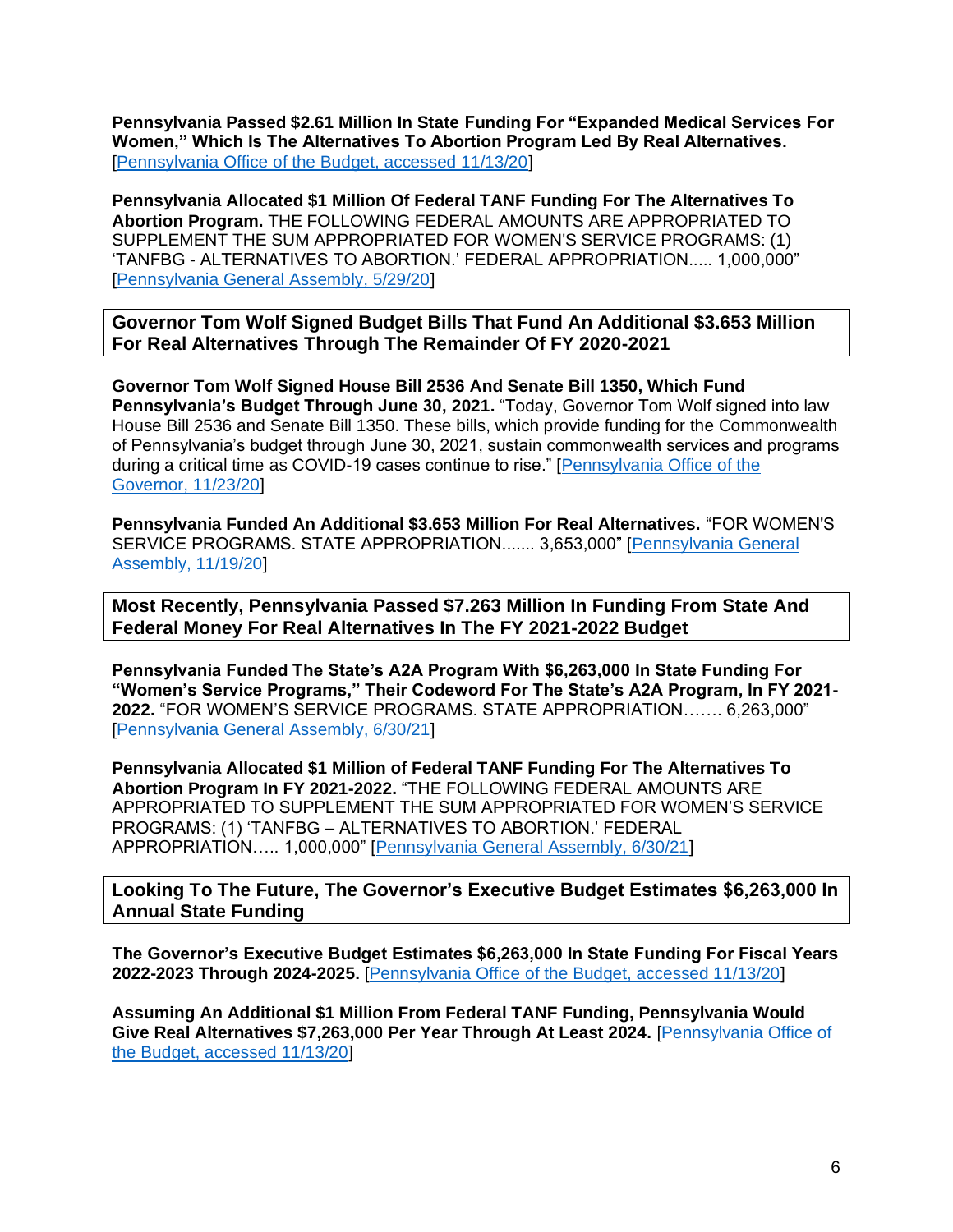**Is There Publicly Available Information About Temporary Assistance For Needy Families (TANF) Dollars Funding The AAC Networks?**

**Pennsylvania Budgets Have Allocated \$1,000,000 In TANF Funding Every Year Since Fiscal Year 2001-2002**

**Senator Rick Santorum Inquired About And Secured The Use Of TANF Funding For Pennsylvania's A2A Program – Former Governor Mark Shweiker Diverted \$1,000,000 In TANF Dollars In FY 2001-2002 For The First Use Of TANF Dollars For A2A In The Country.** "U.S. Senator Rick Santorum queried the U.S. Department of Health and Human Services (HHS) about the use of Temporary Assistance for Needy Families (TANF) funds for alternative to abortion services program. HHS approved the use of funds. Former Governor Mark Shweiker (R) increased the funding of the Pennsylvania program with \$1 million of TANF money making him the first governor in the nation to use federal funds in the program." [\[Real Alternatives,](https://www.realalternatives.org/https-wp-content-uploads-2019-06-history-2019-pdfhistory/)  [accessed 9/28/21\]](https://www.realalternatives.org/https-wp-content-uploads-2019-06-history-2019-pdfhistory/)

**The Fiscal Year 2002-2003 Pennsylvania Budget Appropriated \$1 Million in TANF Dollars To The A2A Program.** "The Pennsylvania program funding level was increased to \$5.3 million, including \$1 million of TANF funds." [\[Real Alternatives, accessed 9/28/21\]](https://www.realalternatives.org/https-wp-content-uploads-2019-06-history-2019-pdfhistory/)

**The Fiscal Year 2004-2005 Pennsylvania Budget Appropriated \$1 Million in TANF Dollars To The A2A Program.** "The following Federal amount is appropriated to supplement the sum appropriated for women's service programs: 'TANFBG – Alternatives to Abortion.' For grants to nonprofit agencies whose primary function is to assist pregnant women seeking alternatives to abortion and who meet the criteria for such grants. The funds are dedicated for services to women whose gross family income is below 185% of the Federal Poverty Guidelines. Federal appropriation…… 1,000,000" [\[Pennsylvania General Assembly, accessed 9/27/21\]](https://www.budget.pa.gov/Publications%20and%20Reports/Documents/HB2579P4326.pdf)

**The Fiscal Year 2005-2006 Pennsylvania Budget Appropriated \$1 Million in TANF Dollars To The A2A Program.** "The following Federal amount is appropriated to supplement the sum appropriated for women's service programs: 'TANFBG – Alternatives to Abortion.' For grants to nonprofit agencies whose primary function is to assist pregnant women seeking alternatives to abortion and who meet the criteria for such grants. The funds are dedicated for services to women whose gross family income is below 185% of the Federal Poverty Guidelines. Federal appropriation…… 1,000,000" [\[Pennsylvania General Assembly, accessed 9/27/21\]](https://www.budget.pa.gov/Publications%20and%20Reports/Documents/enacted_budget.pdf)

**The Fiscal Year 2006-2007 Pennsylvania Budget Appropriated \$1 Million in TANF Dollars To The A2A Program.** "The following Federal amount is appropriated to supplement the sum appropriated for women's service programs: 'TANFBG – Alternatives to Abortion.' Federal appropriation…… 1,000,000" [\[Pennsylvania General Assembly, accessed 9/27/21\]](https://www.budget.pa.gov/Publications%20and%20Reports/Documents/hb2499p4513.pdf)

**The Fiscal Year 2007-2008 Pennsylvania Budget Appropriated \$1 Million in TANF Dollars To The A2A Program.** "The following Federal amount is appropriated to supplement the sum appropriated for women's service programs: 'TANFBG – Alternatives to Abortion.' Federal appropriation…… 1,000,000" [\[Pennsylvania General Assembly, accessed 9/27/21\]](https://www.budget.pa.gov/Publications%20and%20Reports/Documents/HB1389_PN2305.pdf)

**The Fiscal Year 2008-2009 Pennsylvania Budget Appropriated \$1 Million in TANF Dollars To The A2A Program.** "The following Federal amount is appropriated to supplement the sum appropriated for women's service programs: 'TANFBG – Alternatives to Abortion.' Federal appropriation…… 1,000,000" [\[Pennsylvania General Assembly, accessed 9/27/21\]](https://www.budget.pa.gov/Publications%20and%20Reports/Documents/HB1389_PN2305.pdf)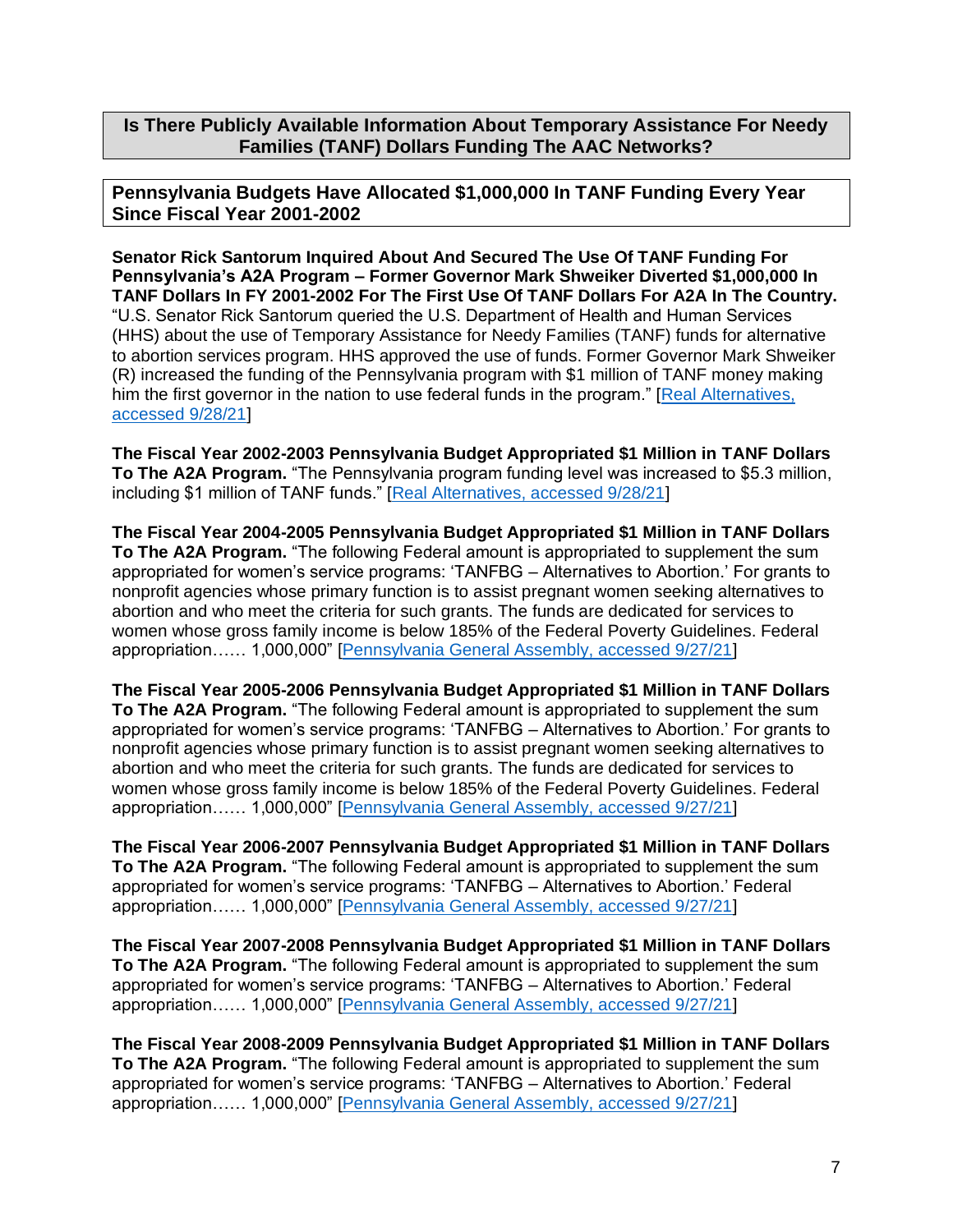**The Fiscal Year 2009-2010 Pennsylvania Budget Appropriated \$1 Million in TANF Dollars To The A2A Program.** "THE FOLLOWING FEDERAL AMOUNTS ARE APPROPRIATED TO SUPPLEMENT THE SUM APPROPRIATED FOR WOMEN'S SERVICE PROGRAMS: (1) 'TANFBG – ALTERNATIVES TO ABORTION.' FEDERAL APPROPRIATION….. 1,000,000" [\[Pennsylvania General Assembly, accessed 9/27/21\]](https://www.legis.state.pa.us/CFDOCS/Legis/PN/Public/btCheck.cfm?txtType=PDF&sessYr=2009&sessInd=0&billBody=H&billTyp=B&billNbr=1416&pn=2772)

**The Fiscal Year 2010-2011 Pennsylvania Budget Appropriated \$1 Million in TANF Dollars To The A2A Program.** "THE FOLLOWING FEDERAL AMOUNTS ARE APPROPRIATED TO SUPPLEMENT THE SUM APPROPRIATED FOR WOMEN'S SERVICE PROGRAMS: (1) 'TANFBG – ALTERNATIVES TO ABORTION.' FEDERAL APPROPRIATION….. 1,000,000" [\[Pennsylvania General Assembly, accessed 9/27/21\]](https://www.legis.state.pa.us/cfdocs/legis/PN/Public/btCheck.cfm?txtType=HTM&sessYr=2009&sessInd=0&billBody=H&billTyp=B&billNbr=2279&pn=4032)

**The Fiscal Year 2011-2012 Pennsylvania Budget Appropriated \$1 Million in TANF Dollars To The A2A Program.** "THE FOLLOWING FEDERAL AMOUNTS ARE APPROPRIATED TO SUPPLEMENT THE SUM APPROPRIATED FOR WOMEN'S SERVICE PROGRAMS: (1) 'TANFBG – ALTERNATIVES TO ABORTION.' FEDERAL APPROPRIATION….. 1,000,000" [\[Pennsylvania General Assembly, accessed 9/27/21\]](https://www.legis.state.pa.us/CFDOCS/Legis/PN/Public/btCheck.cfm?txtType=PDF&sessYr=2011&sessInd=0&billBody=H&billTyp=B&billNbr=1485&pn=2228)

**The Fiscal Year 2012-2013 Pennsylvania Budget Appropriated \$1 Million in TANF Dollars To The A2A Program.** "THE FOLLOWING FEDERAL AMOUNTS ARE APPROPRIATED TO SUPPLEMENT THE SUM APPROPRIATED FOR WOMEN'S SERVICE PROGRAMS: (1) 'TANFBG – ALTERNATIVES TO ABORTION.' FEDERAL APPROPRIATION….. 1,000,000" [\[Pennsylvania General Assembly, accessed 9/27/21\]](https://www.legis.state.pa.us/CFDOCS/Legis/PN/Public/btCheck.cfm?txtType=PDF&sessYr=2011&sessInd=0&billBody=S&billTyp=B&billNbr=1466&pn=2335)

**The Fiscal Year 2013-2014 Pennsylvania Budget Appropriated \$1 Million in TANF Dollars To The A2A Program.** "THE FOLLOWING FEDERAL AMOUNTS ARE APPROPRIATED TO SUPPLEMENT THE SUM APPROPRIATED FOR WOMEN'S SERVICE PROGRAMS: (1) 'TANFBG – ALTERNATIVES TO ABORTION.' FEDERAL APPROPRIATION….. 1,000,000" [\[Pennsylvania General Assembly, accessed 9/27/21\]](https://www.legis.state.pa.us/cfdocs/legis/PN/Public/btCheck.cfm?txtType=PDF&sessYr=2013&sessInd=0&billBody=H&billTyp=B&billNbr=1437&pn=2198)

**The Fiscal Year 2014-2015 Pennsylvania Budget Appropriated \$1 Million in TANF Dollars To The A2A Program.** "THE FOLLOWING FEDERAL AMOUNTS ARE APPROPRIATED TO SUPPLEMENT THE SUM APPROPRIATED FOR WOMEN'S SERVICE PROGRAMS: (1) 'TANFBG – ALTERNATIVES TO ABORTION.' FEDERAL APPROPRIATION….. 1,000,000" [\[Pennsylvania General Assembly, accessed 9/27/21\]](https://www.legis.state.pa.us/CFDOCS/Legis/PN/Public/btCheck.cfm?txtType=PDF&sessYr=2013&sessInd=0&billBody=H&billTyp=B&billNbr=2328&pn=3895)

**The Fiscal Year 2015-2016 Pennsylvania Budget Appropriated \$1 Million in TANF Dollars To The A2A Program.** "THE FOLLOWING FEDERAL AMOUNTS ARE APPROPRIATED TO SUPPLEMENT THE SUM APPROPRIATED FOR WOMEN'S SERVICE PROGRAMS: (1) 'TANFBG – ALTERNATIVES TO ABORTION.' FEDERAL APPROPRIATION….. 1,000,000" [\[Pennsylvania General Assembly, 3/28/16\]](https://www.legis.state.pa.us/CFDOCS/Legis/PN/Public/btCheck.cfm?txtType=PDF&sessYr=2015&sessInd=0&billBody=H&billTyp=B&billNbr=1460&pn=2626)

**The Fiscal Year 2016-2017 Pennsylvania Budget Appropriated \$1 Million in TANF Dollars To The A2A Program.** "THE FOLLOWING FEDERAL AMOUNTS ARE APPROPRIATED TO SUPPLEMENT THE SUM APPROPRIATED FOR WOMEN'S SERVICE PROGRAMS: (1) 'TANFBG – ALTERNATIVES TO ABORTION.' FEDERAL APPROPRIATION….. 1,000,000" [\[Pennsylvania General Assembly, accessed 9/27/21\]](https://www.legis.state.pa.us/cfdocs/legis/PN/Public/btCheck.cfm?txtType=PDF&sessYr=2015&sessInd=0&billBody=S&billTyp=B&billNbr=1073&pn=2009)

**The Fiscal Year 2017-2018 Pennsylvania Budget Appropriated \$1 Million in TANF Dollars To The A2A Program.** "THE FOLLOWING FEDERAL AMOUNTS ARE APPROPRIATED TO